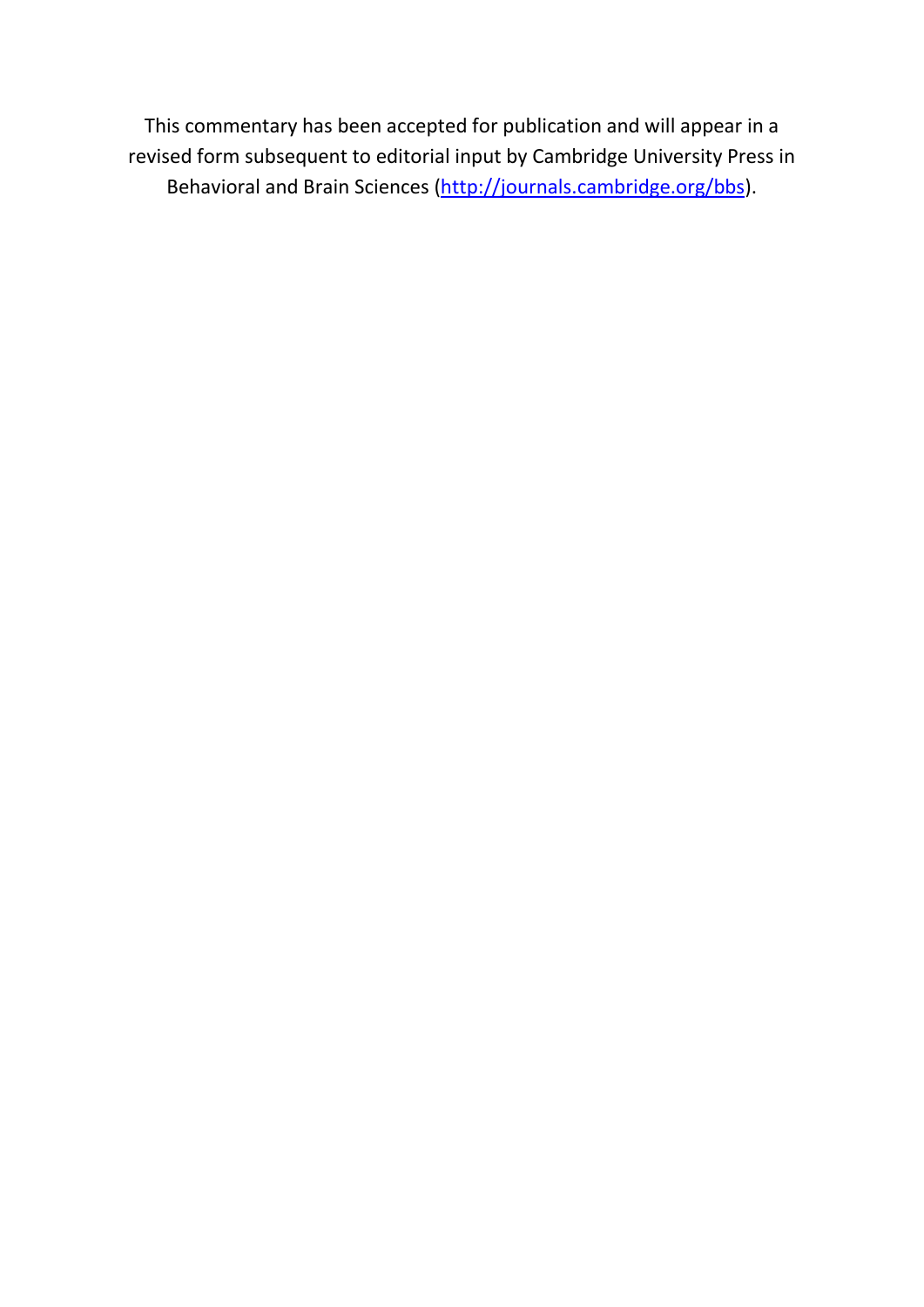- 1. Authors of target article: Dario Maestripieri, Andrea Henry, and Nora Nickels.
- 2. Word counts
	- a. Abstract: 59
	- b. Main text: 990
	- c. References: 508
	- d. Entire text: 1619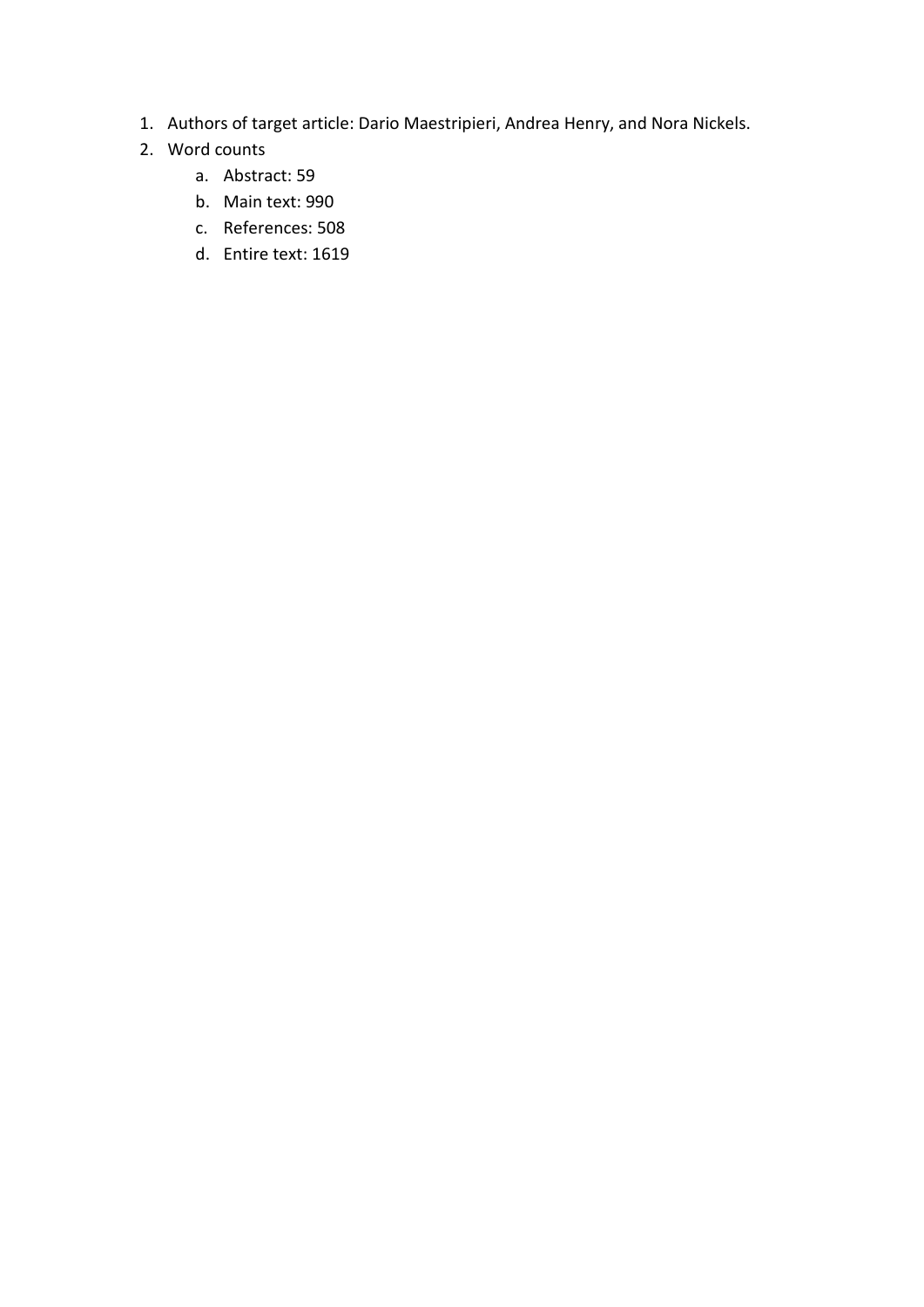The type of behavior and the role of relationship length in mate choice for prosociality among physically attractive individuals.

Daniel Farrelly, University of Worcester

Institute of Health and Society, University of Worcester, Henwick Grove, WR2 6AJ, UK.

Telephone number: (+44)1905 54 2345.

Email address: [d.farrelly@worc.ac.uk](mailto:d.farrelly@worc.ac.uk)

Home page URL:<http://www.worcester.ac.uk/discover/dr-daniel-farrelly.html>

## **Abstract**

Two further key aspects of prosociality as a sexual signal are explored here. Firstly, the context in which it is used (in particular relationship length), and, second, also the different types of prosocial behaviors that exist in social interactions. Therefore, this commentary can show why prosocial behaviors are biased towards physically attractive individuals, as they can gain valuable information from them.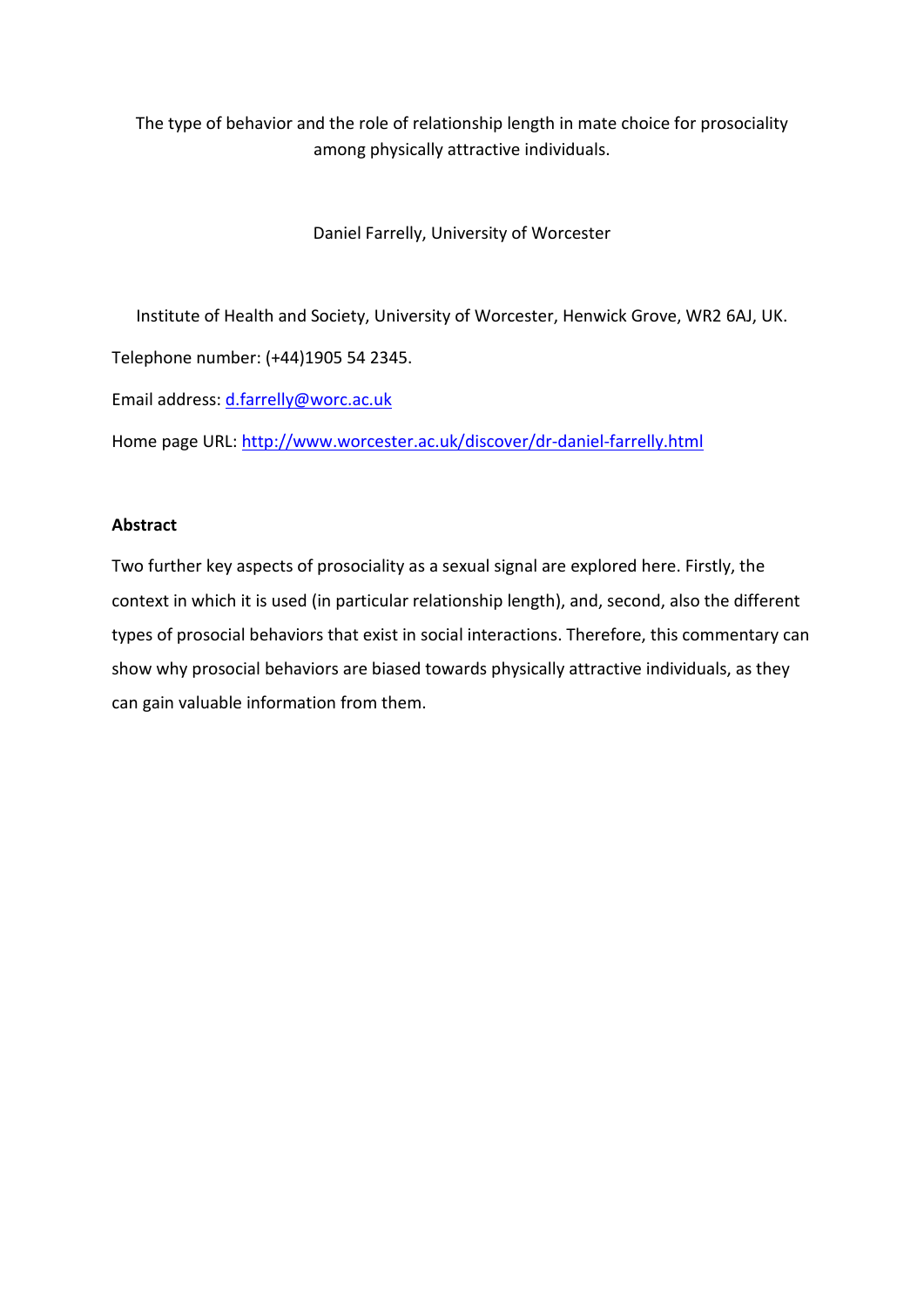## **Main text**

The role of prosocial behaviors as courtship displays has received a great deal of attention (e.g. Farrelly, Lazarus, & Roberts, 2007; Iredale, Vugt, & Dunbar, 2008; Miller, 2000; Phillips, Barnard, Ferguson, & Reader, 2008). As such, it has contributed greatly to our understanding of why humans behave altruistically from a Darwinian perspective. That the target article not only recognizes this, but also suggests from the body of evidence that mating motives are a key cause of prosocial biases to attractive individuals is pleasing to see, and I agree fully. However, I believe that the target article curtailed its investigation of this too early, and a more interesting and revealing understanding can be gleaned when one goes further. This commentary aims to do just that, by focussing on the *contexts* in which prosocial biases are used in mate choice as courtship displays (as suggested in the conclusion of the target article) and also importantly, on the different *types* of prosocial behavior that exist. As part of this, it is also important to not just concentrate on research findings of actual prosocial behaviors, which the target article has done so comprehensively. Instead this commentary will also discuss more research that shows the counterpart to this, if indeed a key cause is mating motives; namely, what is it about prosocial behaviors that all individuals (including of course, physically attractive ones) find desirable in mate choice?

A particularly important context to consider is the role of length of relationship. Here there is very strong experimental support for prosocial behaviors being more desirable for longer relationships (Barclay, 2010; Farrelly, Clemson, & Guthrie, 2016; Farrelly, 2011, 2013; Guo, Feng, & Wang, 2015; Moore et al., 2013; Oda, Okuda, Takeda, & Hiraishi, 2014) as well as having an important role cross-culturally in actual long term relationships (Stavrova & Ehlebracht, 2015; Tognetti, Berticat, Raymond, & Faurie, 2014). This suggests that prosocial behavior is signalling good phenotypic quality, that is the ability of the signaller to provide and support as a good partner or parent (Farrelly, 2011; Kokko, 1998; Miller, 2007). Furthermore, the lack of preferences for prosocial males for short term relationships among females at the fertile stage of their menstrual cycle (Farrelly, 2011; Oda et al., 2014) as well as *non-*prosocial men being preferred by women for short term relationships (Farrelly et al., 2016) suggests that an alternative signal, that of good genetic quality (Miller, 2000), cannot account for mate choice preferences for prosocial behavior. Therefore these findings offer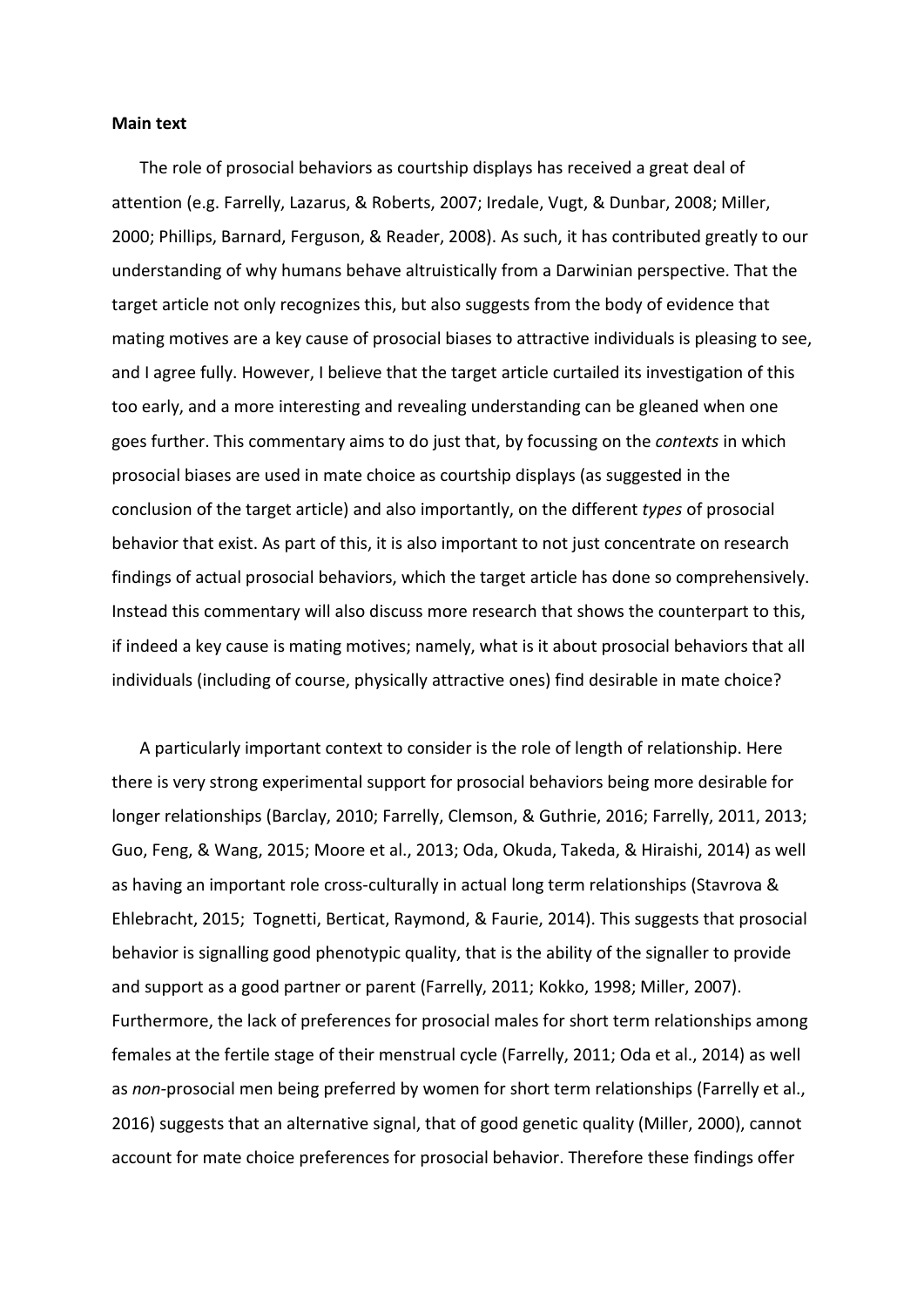support for the sexual signalling hypothesis of the target article because, as the authors highlight, it suggests that prosocial behaviors are signalling desirable mate choice traits. More importantly however, the role of relationship length makes an important contribution as we are now able to surmise more precisely *what* is being signalled.

Additionally, more can be revealed about the target article's aims if we consider that there exist a myriad of types of behaviors that can be considered 'prosocial'. Once this is recognised, a more in-depth investigation of the role of such behaviors in mate choice can be revealing. For example, from the research in the target article that looks at economic games, it is suggested that the parameters of different games mean different types of prosocial behaviors are being signalled. Although, as the target article recognises, different games tend to produce similar findings with regards to the effects of physical attractiveness, this is not always the case. For instance, Jensen (2013) found no increased prosociality to attractive opposite-sex individuals with the trust game. This raises a particular interesting question; can behavior signalled in this game, *trustworthiness*, be considered clearly distinctive from that of other games such as the dictator or ultimatum game, which can perhaps be associated with generosity, or the prisoner's dilemma game which is often considered a measure of reciprocal cooperation? In a similar vein, *fairness* in a particular interaction rather than indiscriminate prosociality (i.e. helping anyone) will be interpreted differently, so is there a difference in individuals' biases to display these to physically attractive observers? Little research exists to answer this, but a recent study found that behaving fairly occurred more than overall prosociality towards physically attractive partners in an ultimatum game (Bhogal, Galbraith, & Manktelow, 2016). Elsewhere, Guo et al. (2015) found that a cultural norm among Chinese undergraduates had a great influence over the role of kin altruism, making this type of prosocial behavior unusual in mate choice as it was preferred more by men (and signalled more by women). Finally, heroism can be considered an additional category of prosocial behavior, which although this too has been shown to be an important trait in mate choice (Farthing, 2005, 2007; Kelly & Dunbar, 2001) and therefore be more likely to be biased towards attractive individuals, it is unfortunately not addressed in the target article. Overall this is not to say that the premise of the target article and the body of research is flawed, as the majority of prosocial behaviors researched do indeed show their value in mate choice scenarios, suggesting that they signal a similar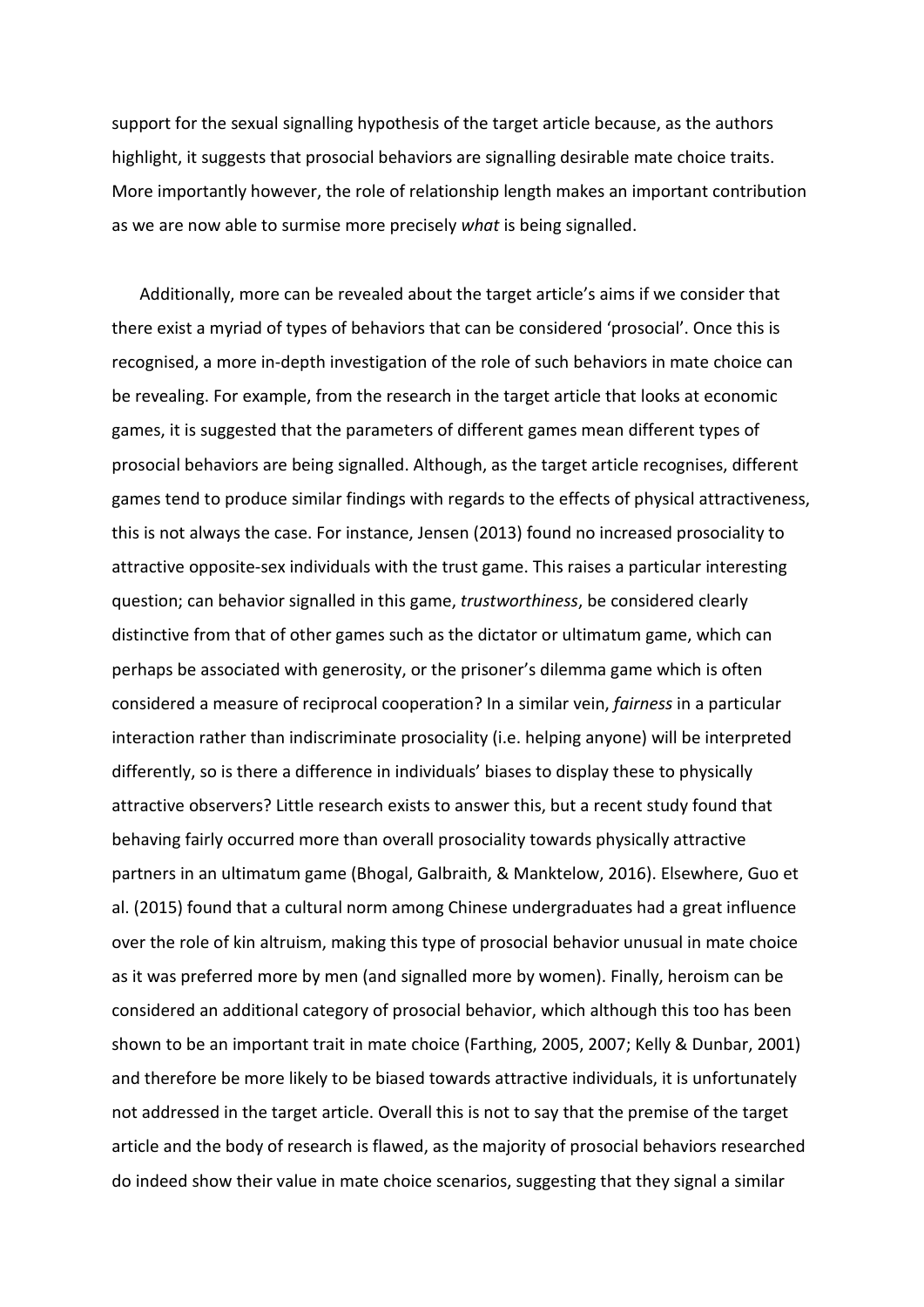value. However, a more nuanced and careful view of what 'prosocial behavior' may constitute in future research that examines such biases towards attractive individuals is clearly warranted.

To conclude, the aims of this commentary were to not only support the argument of the target article that evolutionary explanations can best account for biases in prosocial behavior towards physically attractive indlviduals, but also to build on this further with a more detailed analysis of research into the role of such behaviors in mate choice. The analysis of the latter aim suggests that one should expect such biases to be more prominent in mating contexts where individuals may be seeking more long term, committed relationships (perhaps the modern workplace, which the target article does show often happens), and also to pay attention to what aspect of 'prosociality' the biases are signalling, in order to enlighten and help us understand further.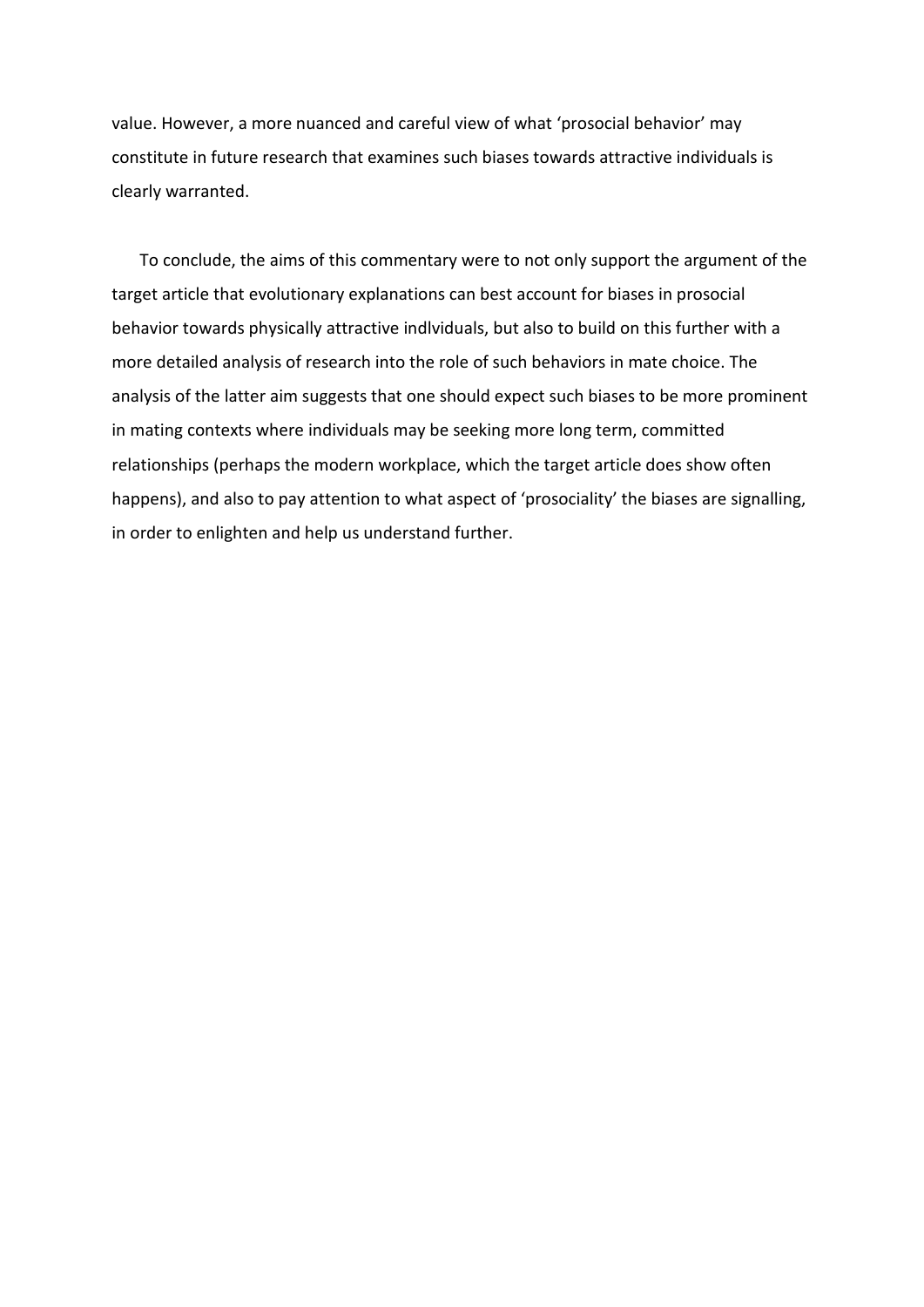## **Reference List**

- Barclay, P. (2010). Altruism as a courtship display: some effects of third-party generosity on audience perceptions. *British Journal of Psychology*, *101*, 123–35.
- Bhogal, M. S., Galbraith, N., & Manktelow, K. (2016). Physical Attractiveness, Altruism and Cooperation in an Ultimatum Game. *Current Psychology*, 1-7.
- Farrelly, D. (2011). Cooperation as a signal of genetic or phenotypic quality in female mate choice? Evidence from preferences across the menstrual cycle. *British Journal of Psychology*, *102*, 406–30.
- Farrelly, D. (2013). Altruism as an Indicator of Good Parenting Quality in Long Term Relationships : Further Investigations Using the Mate Preferences Towards Altruistic Traits Scale. *The Journal of Social Psychology*, *153*, 395–398.
- Farrelly, D., Clemson, P., & Guthrie, M. (2016). Are Womens Mate Preferences for Altruism Also Influenced by Physical Attractiveness? *Evolutionary Psychology*, *14*, 1–6.
- Farrelly, D., Lazarus, J., & Roberts, G. (2007). Altruists attract. *Evolutionary Psychology*, *5*, 313–329.
- Farthing, G. W. (2005). Attitudes toward heroic and nonheroic physical risk takers as mates and as friends. *Evolution and Human Behavior*, *26*, 171–185.
- Farthing, G. W. (2007). Neither Daredevils nor Wimps : Attitudes toward Physical Risk Takers as Mates. *Evolutionary Psychology*, *5*, 754–777.
- Guo, Q., Feng, L., & Wang, M. (2015). Chinese undergraduates' preferences for altruistic traits in mate selection and personal advertisement: Evidence from Q-sort technique. *International Journal of Psychology*.
- Iredale, W., Vugt, M. Van, & Dunbar, R. (2008). Showing Off in Humans : Male Generosity as a Mating Signal, *Evolutionary Psychology, 6*, 386–392.
- Jensen, N. H. (2013). Male mating signaling in social dilemma Games. *Journal of Evolutionary Psychology*, *11*, 131–150.
- Kelly, S., & Dunbar, R. I. M. (2001). Who dares, wins. *Human Nature*, *12*, 89–105.
- Kokko, H. (1998). Should advertising parental care be honest? *Proceedings of the Royal Society B: Biological Sciences*, *265*, 1871–1878.
- Miller, G. F. (2000). *The Mating Mind: How Sexual Selection Shaped the Evolution of Human Nature*. London: William Hienemann.
- Miller, G. F. (2007). Sexual selection for moral virtues. *The Quarterly Review of Biology*, *82*, 97–125.
- Moore, D., Wigby, S., English, S., Wong, S., Székely, T., & Harrison, F. (2013). Selflessness is sexy: reported helping behaviour increases desirability of men and women as longterm sexual partners. *BMC Evolutionary Biology*, *13*, 182.